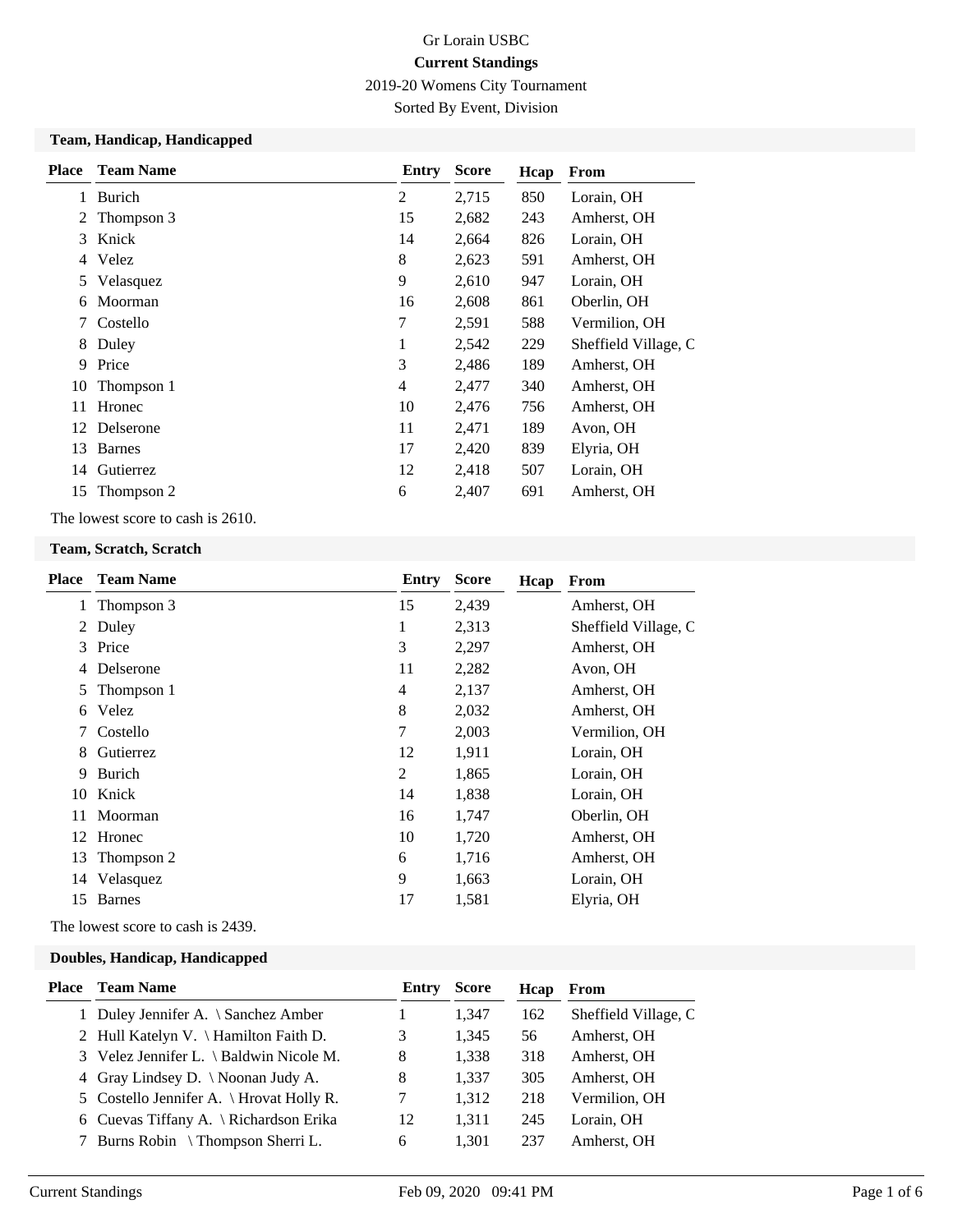2019-20 Womens City Tournament

Sorted By Event, Division

### **Doubles, Handicap, Handicapped**

| <b>Place</b> | <b>Team Name</b>                              | Entry          | <b>Score</b> | Hcap | From           |
|--------------|-----------------------------------------------|----------------|--------------|------|----------------|
| 8            | Price Shannon M. \ Wasilk Rachel E.           | 3              | 1,295        | 132  | Amherst, OH    |
| 9            | Phillips Olivia L. \ Delserone Rachael K.     | 11             | 1,289        | 51   | Avon, OH       |
| 10           | Falish Melinda M. \ Loschetter Erin G.        | 11             | 1,269        | 137  | Avon, OH       |
| 10           | Barnes Amber K. \ Hurlbut Diane L.            | 13             | 1,269        | 386  | N. Olmsted, OH |
| 12           | Bowman Patricia A. \ Markou Donna L.          | 5              | 1,265        | 461  | Lorain, OH     |
| 13           | Gutierrez Rebecca L. \ Diaz Kim A.            | 12             | 1,255        | 261  | Lorain, OH     |
|              | 14 Addington Lori \ Stafford Sheila J.        | 6              | 1,248        | 453  | Amherst, OH    |
|              | 14 Lenzer Terri L. \ Hronec Patty A.          | 10             | 1,248        | 270  | Amherst, OH    |
|              | 16 Waechter Patricia A. \ Costello Cynthia M. | 7              | 1,230        | 369  | Vermilion, OH  |
| 17           | Locher Sylvia D. $\langle$ Burich Teri        | 2              | 1,208        | 278  | Lorain, OH     |
| 18           | Knick Jessyca L. \ Dumski Danielle E.         | 14             | 1,201        | 540  | Lorain, OH     |
| 19           | Barbare Dusty D. \ Grayshaw Kellie E.         | 2              | 1,194        | 572  | Lorain, OH     |
| 20           | Kehl Georgianna \ Wiester Traci               | 10             | 1,147        | 486  | Amherst, OH    |
| 21           | Thompson Kayla M. $\{$ Thompson Courtney L.   | $\overline{4}$ | 1,140        | 102  | Amherst, OH    |

The lowest score to cash is 1301.

#### **Doubles, Scratch, Scratch**

| Place | <b>Team Name</b>                                | Entry          | <b>Score</b> | Hcap | From                 |
|-------|-------------------------------------------------|----------------|--------------|------|----------------------|
| 1     | Hull Katelyn V. $\{$ Hamilton Faith D.          | 3              | 1,289        |      | Amherst, OH          |
| 2     | Phillips Olivia L. \ Delserone Rachael K.       | 11             | 1,238        |      | Avon, OH             |
| 3     | Duley Jennifer A. \ Sanchez Amber               | 1              | 1,185        |      | Sheffield Village, C |
| 4     | Price Shannon M. \ Wasilk Rachel E.             | 3              | 1,163        |      | Amherst, OH          |
| 5     | Falish Melinda M. \ Loschetter Erin G.          | 11             | 1,132        |      | Avon, OH             |
| 6     | Costello Jennifer A. $\langle$ Hrovat Holly R.  | 7              | 1,094        |      | Vermilion, OH        |
| 7     | Cuevas Tiffany A. \ Richardson Erika            | 12             | 1,066        |      | Lorain, OH           |
| 8     | Burns Robin \ Thompson Sherri L.                | 6              | 1,064        |      | Amherst, OH          |
| 9     | Thompson Kayla M. $\{$ Thompson Courtney L.     | $\overline{4}$ | 1,038        |      | Amherst, OH          |
| 10    | Gray Lindsey D. \ Noonan Judy A.                | 8              | 1,032        |      | Amherst, OH          |
| 11    | Velez Jennifer L. $\setminus$ Baldwin Nicole M. | 8              | 1,020        |      | Amherst, OH          |
| 12    | Gutierrez Rebecca L. \ Diaz Kim A.              | 12             | 994          |      | Lorain, OH           |
| 13    | Lenzer Terri L. $\langle$ Hronec Patty A.       | 10             | 978          |      | Amherst, OH          |
| 14    | Locher Sylvia D. \ Burich Teri                  | 2              | 930          |      | Lorain, OH           |
| 15    | Barnes Amber K. \ Hurlbut Diane L.              | 13             | 883          |      | N. Olmsted, OH       |
| 16    | Waechter Patricia A. \ Costello Cynthia M.      | 7              | 861          |      | Vermilion, OH        |
| 17    | Bowman Patricia A. \ Markou Donna L.            | 5              | 804          |      | Lorain, OH           |
| 18    | Addington Lori \ Stafford Sheila J.             | 6              | 795          |      | Amherst, OH          |
| 19    | Kehl Georgianna \ Wiester Traci                 | 10             | 661          |      | Amherst, OH          |
| 19    | Knick Jessyca L. \ Dumski Danielle E.           | 14             | 661          |      | Lorain, OH           |
| 21    | Barbare Dusty D. \ Grayshaw Kellie E.           | 2              | 622          |      | Lorain, OH           |
|       |                                                 |                |              |      |                      |

The lowest score to cash is 1289.

#### **Singles, Handicap, Handicapped**

| <b>Place</b> Team Name |     | <b>Entry Score</b> | <b>Heap</b> From |             |
|------------------------|-----|--------------------|------------------|-------------|
| 1 Phillips Olivia L.   | 11. | 784                | -27              | Avon, OH    |
| 2 Stafford Sheila J.   | 6   | 735                | 186              | Amherst, OH |
| 3 Hronec Patty A.      | 10  | 710                | 110              | Amherst, OH |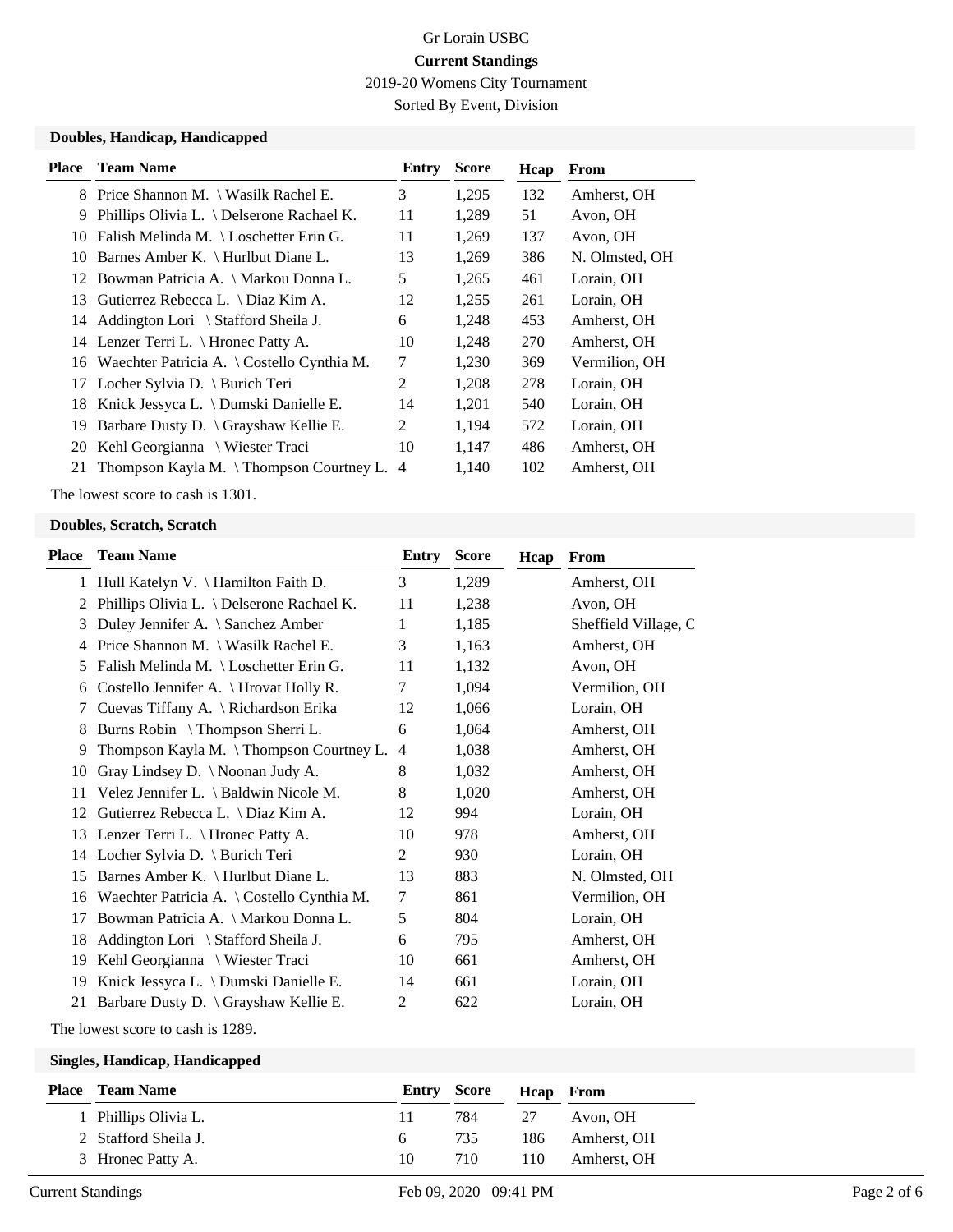2019-20 Womens City Tournament

Sorted By Event, Division

### **Singles, Handicap, Handicapped**

| <b>Place</b> | <b>Team Name</b>     | <b>Entry</b>     | <b>Score</b> | Hcap | From                 |
|--------------|----------------------|------------------|--------------|------|----------------------|
|              | 4 Noonan Judy A.     | 8                | 709          | 164  | Amherst, OH          |
| 5            | Bowman Patricia A.   | 5                | 699          | 243  | Lorain, OH           |
| 6            | Dumski Danielle E.   | 14               | 689          | 270  | Lorain, OH           |
| 7            | Addington Lori       | 6                | 683          | 267  | Amherst, OH          |
| 8            | Kehl Georgianna      | 10               | 670          | 243  | Amherst, OH          |
| 9            | Diaz Kim A.          | 12               | 669          | 126  | Lorain, OH           |
| 10           | <b>Burns Robin</b>   | 6                | 665          | 140  | Amherst, OH          |
| 11           | Loschetter Erin G.   | 11               | 657          | 29   | Avon, OH             |
| 11           | Richardson Erika     | 12               | 657          | 70   | Lorain, OH           |
| 13           | Baldwin Nicole M.    | $8\,$            | 652          | 148  | Amherst, OH          |
| 14           | Delserone Rachael K. | 11               | 646          | 24   | Avon, OH             |
| 15           | Duley Jennifer A.    | 1                | 643          | 102  | Sheffield Village, C |
| 15           | Sanchez Amber        | 1                | 643          | 59   | Sheffield Village, C |
| 17           | <b>Burich Teri</b>   | $\overline{2}$   | 641          | 140  | Lorain, OH           |
| 18           | Costello Cynthia M.  | $\boldsymbol{7}$ | 640          | 207  | Vermilion, OH        |
| 18           | Cuevas Tiffany A.    | 12               | 640          | 175  | Lorain, OH           |
| 20           | Waechter Patricia A. | 7                | 637          | 162  | Vermilion, OH        |
| 20           | Falish Melinda M.    | 11               | 637          | 108  | Avon, OH             |
| 22           | Wiester Traci        | 10               | 632          | 243  | Amherst, OH          |
| 23           | Hull Katelyn V.      | 3                | 628          | 13   | Amherst, OH          |
| 23           | Thompson Courtney L. | $\overline{4}$   | 628          | 35   | Amherst, OH          |
| 25           | Hurlbut Diane L.     | 13               | 626          | 218  | N. Olmsted, OH       |
| 26           | Knick Jessyca L.     | 14               | 625          | 270  | Lorain, OH           |
| 27           | Hrovat Holly R.      | 7                | 623          | 108  | Vermilion, OH        |
| 28           | Hamilton Faith D.    | 3                | 616          | 43   | Amherst, OH          |
| 29           | Gutierrez Rebecca L. | 12               | 615          | 135  | Lorain, OH           |
| 30           | Velez Jennifer L.    | $8\,$            | 613          | 170  | Amherst, OH          |
| 31           | Price Shannon M.     | 3                | 606          | 78   | Amherst, OH          |
| 31           | Thompson Kayla M.    | 4                | 606          | 67   | Amherst, OH          |
| 33           | Barnes Amber K.      | 13               | 605          | 167  | N. Olmsted, OH       |
| 34           | Grayshaw Kellie E.   | $\overline{c}$   | 604          | 234  | Lorain, OH           |
| 35           | Gray Lindsey D.      | 8                | 596          | 140  | Amherst, OH          |
|              | 36 Locher Sylvia D.  | $\boldsymbol{2}$ | 592          | 137  | Lorain, OH           |
| 36           | Wasilk Rachel E.     | $\mathfrak{Z}$   | 592          | 54   | Amherst, OH          |
| 38           | Barbare Dusty D.     | $\boldsymbol{2}$ | 589          | 337  | Lorain, OH           |
| 39           | Thompson Sherri L.   | 6                | 585          | 97   | Amherst, OH          |
| 40           | Costello Jennifer A. | $\boldsymbol{7}$ | 574          | 110  | Vermilion, OH        |
| 41           | Lenzer Terri L.      | 10               | 568          | 159  | Amherst, OH          |
|              | 42 Markou Donna L.   | 5                | 560          | 218  | Lorain, OH           |

The lowest score to cash is 646.

**Singles, Scratch, Scratch**

| <b>Place</b> Team Name | <b>Entry Score</b> |      | Heap From |
|------------------------|--------------------|------|-----------|
| 1 Phillips Olivia L.   | . .                | 757  | Avon, OH  |
| 2 Loschetter Erin G.   | 11                 | 628  | Avon, OH  |
| 3 Delserone Rachael K. |                    | 622. | Avon, OH  |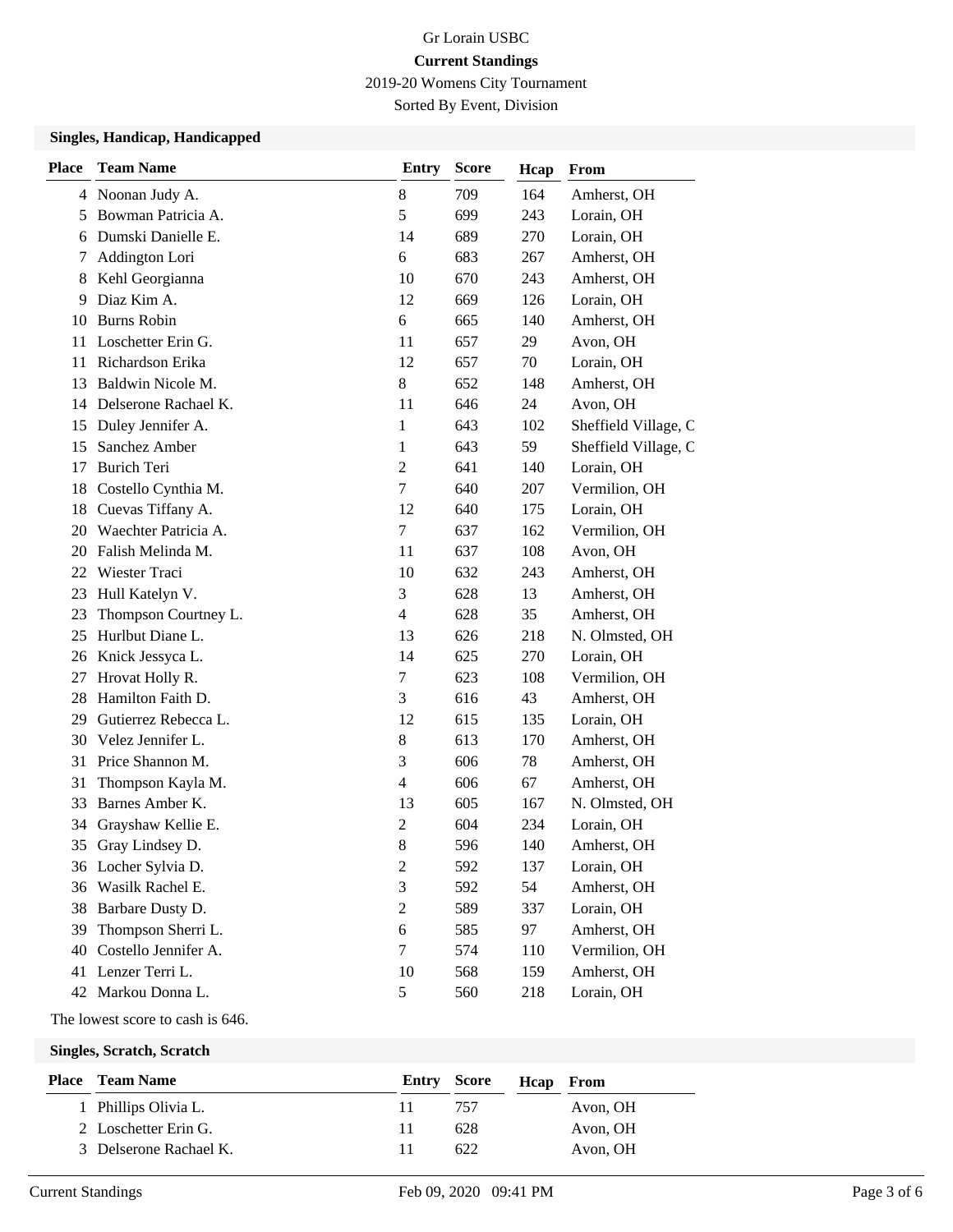2019-20 Womens City Tournament

Sorted By Event, Division

### **Singles, Scratch, Scratch**

| <b>Place</b> | <b>Team Name</b>     | <b>Entry</b>             | <b>Score</b> | Hcap | From                 |
|--------------|----------------------|--------------------------|--------------|------|----------------------|
|              | 4 Hull Katelyn V.    | 3                        | 615          |      | Amherst, OH          |
| 5            | Hronec Patty A.      | 10                       | 600          |      | Amherst, OH          |
| 6            | Thompson Courtney L. | $\overline{\mathcal{L}}$ | 593          |      | Amherst, OH          |
| 7            | Richardson Erika     | 12                       | 587          |      | Lorain, OH           |
| 8            | Sanchez Amber        | 1                        | 584          |      | Sheffield Village, C |
| 9            | Hamilton Faith D.    | 3                        | 573          |      | Amherst, OH          |
| 10           | Stafford Sheila J.   | 6                        | 549          |      | Amherst, OH          |
| 11           | Noonan Judy A.       | 8                        | 545          |      | Amherst, OH          |
| 12           | Diaz Kim A.          | 12                       | 543          |      | Lorain, OH           |
| 13           | Duley Jennifer A.    | 1                        | 541          |      | Sheffield Village, C |
| 14           | Thompson Kayla M.    | 4                        | 539          |      | Amherst, OH          |
| 15           | Wasilk Rachel E.     | 3                        | 538          |      | Amherst, OH          |
| 16           | Falish Melinda M.    | 11                       | 529          |      | Avon, OH             |
| 17           | Price Shannon M.     | 3                        | 528          |      | Amherst, OH          |
| 18           | <b>Burns Robin</b>   | 6                        | 525          |      | Amherst, OH          |
| 19           | Hrovat Holly R.      | 7                        | 515          |      | Vermilion, OH        |
| 20           | Baldwin Nicole M.    | 8                        | 504          |      | Amherst, OH          |
| 21           | <b>Burich Teri</b>   | $\overline{c}$           | 501          |      | Lorain, OH           |
| 22           | Thompson Sherri L.   | 6                        | 488          |      | Amherst, OH          |
| 23           | Gutierrez Rebecca L. | 12                       | 480          |      | Lorain, OH           |
| 24           | Waechter Patricia A. | 7                        | 475          |      | Vermilion, OH        |
| 25           | Cuevas Tiffany A.    | 12                       | 465          |      | Lorain, OH           |
| 26           | Costello Jennifer A. | 7                        | 464          |      | Vermilion, OH        |
| 27           | Bowman Patricia A.   | 5                        | 456          |      | Lorain, OH           |
| 27           | Gray Lindsey D.      | 8                        | 456          |      | Amherst, OH          |
| 29           | Locher Sylvia D.     | $\overline{c}$           | 455          |      | Lorain, OH           |
| 30           | Velez Jennifer L.    | 8                        | 443          |      | Amherst, OH          |
| 31           | Barnes Amber K.      | 13                       | 438          |      | N. Olmsted, OH       |
| 32           | Costello Cynthia M.  | 7                        | 433          |      | Vermilion, OH        |
| 33           | Kehl Georgianna      | 10                       | 427          |      | Amherst, OH          |
| 34           | Dumski Danielle E.   | 14                       | 419          |      | Lorain, OH           |
| 35           | Addington Lori       | 6                        | 416          |      | Amherst, OH          |
|              | 36 Lenzer Terri L.   | 10                       | 409          |      | Amherst, OH          |
| 37           | Hurlbut Diane L.     | 13                       | 408          |      | N. Olmsted, OH       |
| 38           | Wiester Traci        | 10                       | 389          |      | Amherst, OH          |
| 39           | Grayshaw Kellie E.   | $\overline{c}$           | 370          |      | Lorain, OH           |
| 40           | Knick Jessyca L.     | 14                       | 355          |      | Lorain, OH           |
| 41           | Markou Donna L.      | 5                        | 342          |      | Lorain, OH           |
| 42           | Barbare Dusty D.     | $\overline{c}$           | 252          |      | Lorain, OH           |

The lowest score to cash is 757.

#### **All Events, Handicap, Handicapped**

| <b>Place</b> Team Name |                | <b>Entry Score</b> | <b>Hcap</b> From |             |
|------------------------|----------------|--------------------|------------------|-------------|
| 1 Hull Katelyn V.      | $\mathfrak{I}$ | 2.054              | - 39             | Amherst, OH |
| 2 Stafford Sheila J.   | 6.             | 2.050              | 558              | Amherst. OH |
| 3 Hronec Patty A.      | 10             | 2.044              | 330              | Amherst, OH |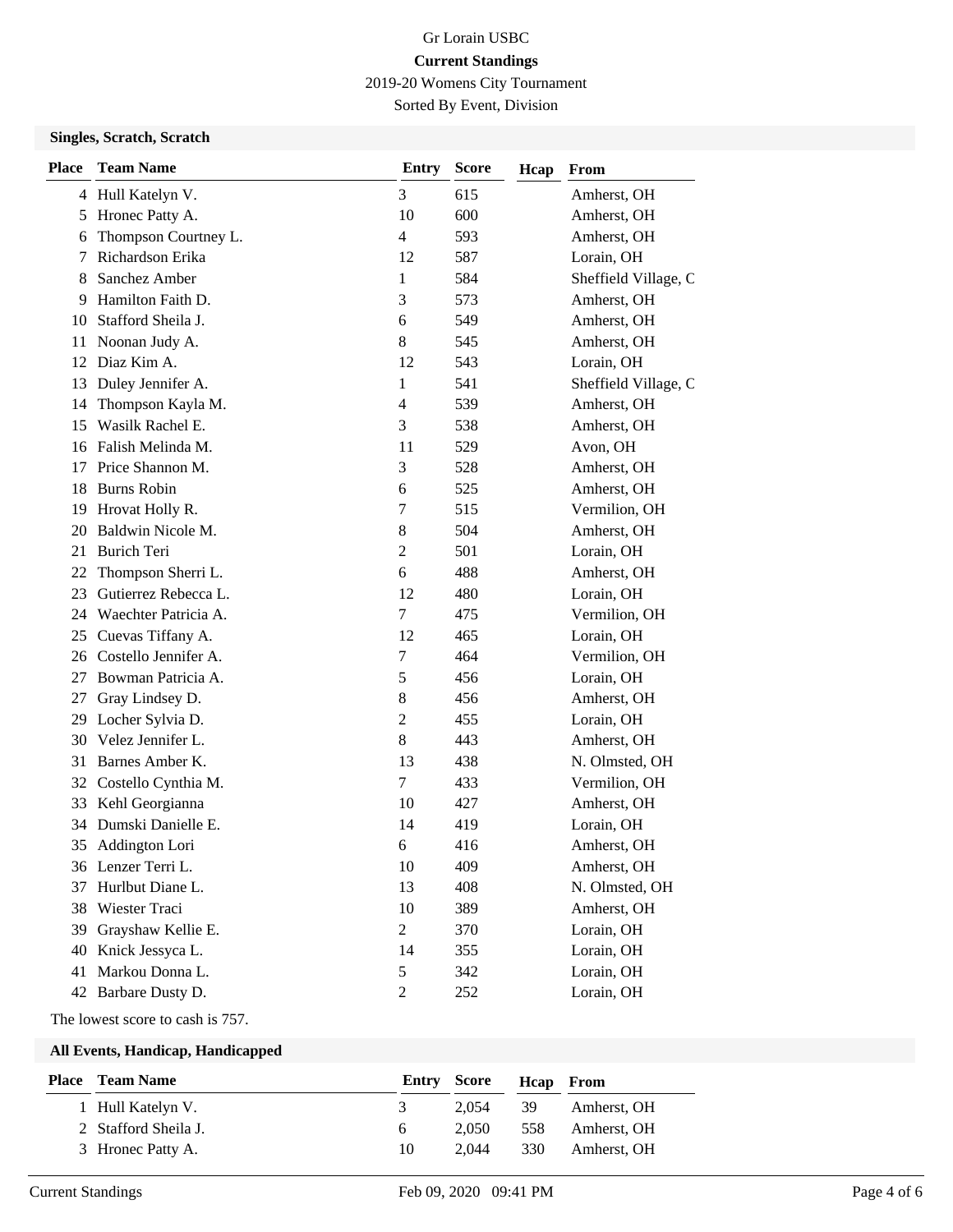2019-20 Womens City Tournament

Sorted By Event, Division

#### **All Events, Handicap, Handicapped**

| <b>Place</b> | <b>Team Name</b>     | <b>Entry</b>     | <b>Score</b> | Hcap | From                 |
|--------------|----------------------|------------------|--------------|------|----------------------|
|              | 4 Phillips Olivia L. | 11               | 2,009        | 81   | Avon, OH             |
| 5            | Noonan Judy A.       | $8\,$            | 2,002        | 492  | Amherst, OH          |
| 6            | Costello Jennifer A. | 7                | 1,995        | 330  | Vermilion, OH        |
| 7            | Dumski Danielle E.   | 14               | 1,973        | 810  | Lorain, OH           |
| 8            | Sanchez Amber        | 1                | 1,958        | 177  | Sheffield Village, C |
| 9            | Velez Jennifer L.    | 8                | 1,955        | 510  | Amherst, OH          |
| 10           | Delserone Rachael K. | 11               | 1,954        | 72   | Avon, OH             |
| 11           | Duley Jennifer A.    | $\mathbf{1}$     | 1,949        | 306  | Sheffield Village, C |
| 12           | Thompson Courtney L. | $\overline{4}$   | 1,930        | 105  | Amherst, OH          |
| 13           | Baldwin Nicole M.    | $8\,$            | 1,927        | 444  | Amherst, OH          |
| 14           | Richardson Erika     | 12               | 1,917        | 210  | Lorain, OH           |
| 15           | Price Shannon M.     | 3                | 1,907        | 234  | Amherst, OH          |
| 16           | Loschetter Erin G.   | 11               | 1,904        | 87   | Avon, OH             |
| 17           | Addington Lori       | 6                | 1,897        | 801  | Amherst, OH          |
| 18           | Diaz Kim A.          | 12               | 1,888        | 378  | Lorain, OH           |
| 19           | Waechter Patricia A. | $\tau$           | 1,887        | 486  | Vermilion, OH        |
| 20           | Falish Melinda M.    | 11               | 1,885        | 324  | Avon, OH             |
| 21           | Costello Cynthia M.  | 7                | 1,884        | 621  | Vermilion, OH        |
| 22           | Gutierrez Rebecca L. | 12               | 1,881        | 405  | Lorain, OH           |
| 23           | Cuevas Tiffany A.    | 12               | 1,878        | 525  | Lorain, OH           |
| 23           | Knick Jessyca L.     | 14               | 1,878        | 810  | Lorain, OH           |
| 25           | Kehl Georgianna      | 10               | 1,874        | 729  | Amherst, OH          |
| 26           | <b>Burns Robin</b>   | 6                | 1,857        | 420  | Amherst, OH          |
| 27           | Hrovat Holly R.      | $\boldsymbol{7}$ | 1,840        | 324  | Vermilion, OH        |
| 28           | Hurlbut Diane L.     | 17               | 1,825        | 654  | Elyria, OH           |
| 29           | Thompson Kayla M.    | $\overline{4}$   | 1,822        | 201  | Amherst, OH          |
| 30           | Hamilton Faith D.    | 3                | 1,818        | 129  | Amherst, OH          |
| 31           | Barnes Amber K.      | 17               | 1,812        | 501  | Elyria, OH           |
| 32           | Wasilk Rachel E.     | 3                | 1,811        | 162  | Amherst, OH          |
| 33           | Wiester Traci        | 10               | 1,800        | 729  | Amherst, OH          |
| 34           | Thompson Sherri L.   | 6                | 1,792        | 291  | Amherst, OH          |
| 35           | Lenzer Terri L.      | 10               | 1,731        | 477  | Amherst, OH          |

The lowest score to cash is 1973.

#### **All Events, Scratch, Scratch**

| Place | <b>Team Name</b>       | Entry | <b>Score</b> | Hcap | From                 |
|-------|------------------------|-------|--------------|------|----------------------|
|       | 1 Hull Katelyn V.      | 3     | 2,015        |      | Amherst, OH          |
|       | 2 Phillips Olivia L.   | 11    | 1,928        |      | Avon, OH             |
|       | 3 Delserone Rachael K. | 11    | 1,882        |      | Avon, OH             |
|       | 4 Thompson Courtney L. | 4     | 1,825        |      | Amherst, OH          |
|       | 5 Loschetter Erin G.   | 11    | 1,817        |      | Avon, OH             |
| 6.    | Sanchez Amber          | 1     | 1,781        |      | Sheffield Village, C |
|       | 7 Hronec Patty A.      | 10    | 1,714        |      | Amherst, OH          |
|       | 8 Richardson Erika     | 12    | 1,707        |      | Lorain, OH           |
| 9     | Hamilton Faith D.      | 3     | 1,689        |      | Amherst, OH          |
| 10    | Price Shannon M.       | 3     | 1,673        |      | Amherst, OH          |
|       |                        |       |              |      |                      |